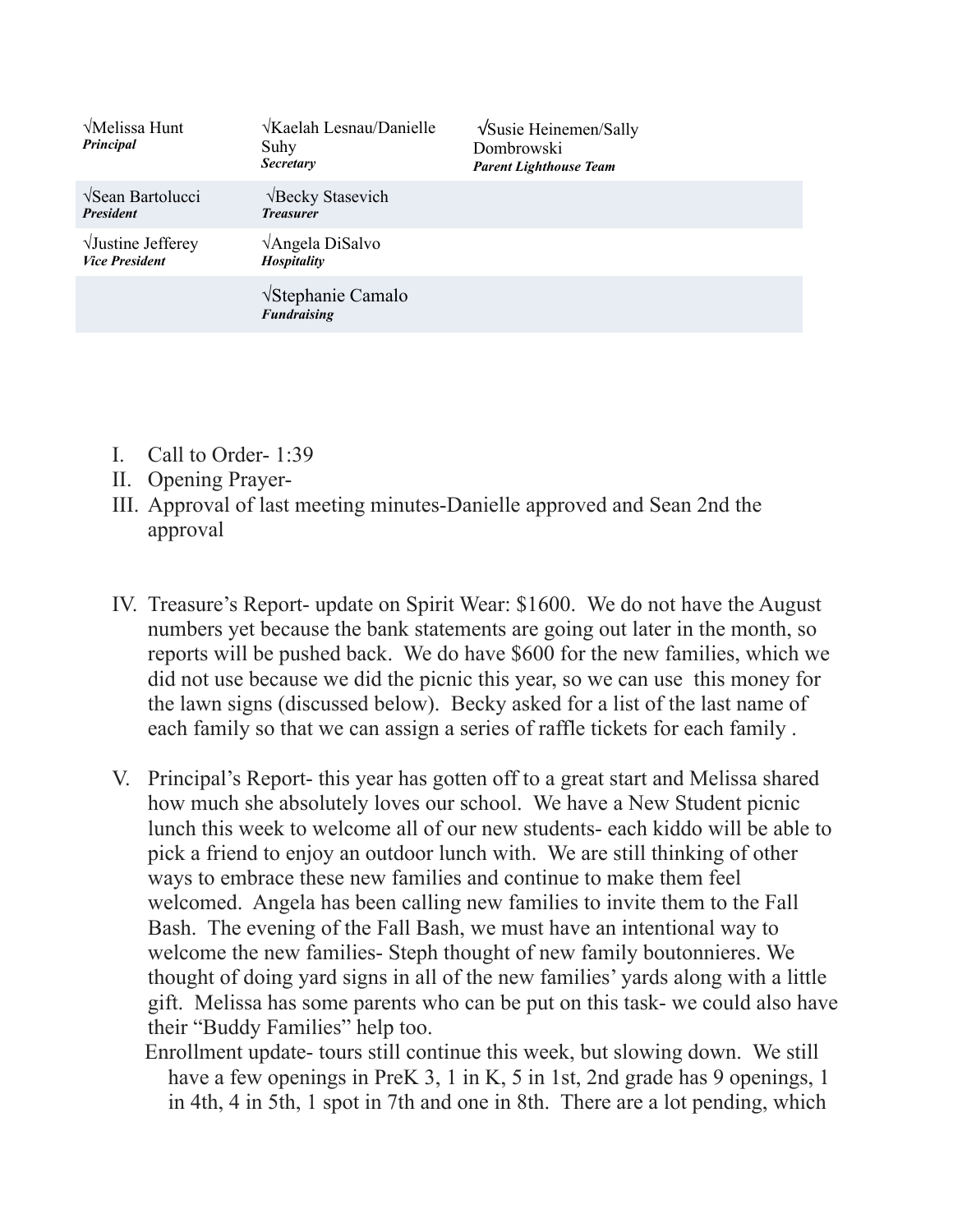are not included in the openings listed. Our total enrollment is 365 kids- we were projected to have 217. WOW!

The masses are going well outside, and we will move to the Commons once the weather gets cold. We are offering masses for families this year, starting with all of the new families.

Star and Freckle- STAR will start and we have until 10/3 to finish up. Once we have the STAR data, it goes into Freckle and then parents can get into it at home. Parent Teacher Conferences- we discussed offering in-person conferences with the choice to go virtual if the parents are more comfortable. We will use exterior doors and have limited people in the building.

Coffee Chat is next week- it has to be outside and with the cold weather and early sunset- it is tricky. For this upcoming one it will be 10:00 outside and will be recorded for all that cannot attend.

## VI. Outstanding Business

 Fall Bash/Raffle Sales- our goal is to sell 200 tickets at mass- we need more people to sign up to help at the masses, especially the ones held in the parking lot. As a team, we discussed the logistics of selling the Cash Raffle tickets at the masses and how it will work best for the best flow.

 Budget: it is not exactly where we thought it would be. There were increases in charges for the tents, gaming, etc-. We are are at \$10,500 in sponsorship and waiting on two schools. We have 6 more asks pending- we should be between \$12,000-\$14,000. We are currently at \$10,500, last year going into the event we were at 19k, so not too far off. We have 25 bottles of wine from the acquisition parties and donations from Great Lakes. There will be 50/50 raffle and tuition raffle. We have reached out to Kiwanis and lions club to help with raffle tickets sales and other volunteers. We have approval for our liquor license as of today! We have 54 tickets sold, so we should come in between \$14K-16K sales. We will buy tequila for the shot luge and will sell for \$5 a shot. (This was later discussed and all agreed to hold off on this)

The insurance rider- Joe started a quote and can finish it and send it to Steph. We need to drive wish lists and tickets sales! We will have TVs outside in the tents so people can all see the live auction. Steph will share a breakdown of the night with everyone.

The teachers got excited about supporting the bash and are having competitions between them to have the most participation. If we get 100% for the school there will be a Principal Challenge, which after surveying the students they have voted on Mrs. Hunt in a dunk tank.

Marie has been working on publicizing the different features like S'Mores with the Hunts (there will be 15 tickets for \$100), dinner with the priests, etc.